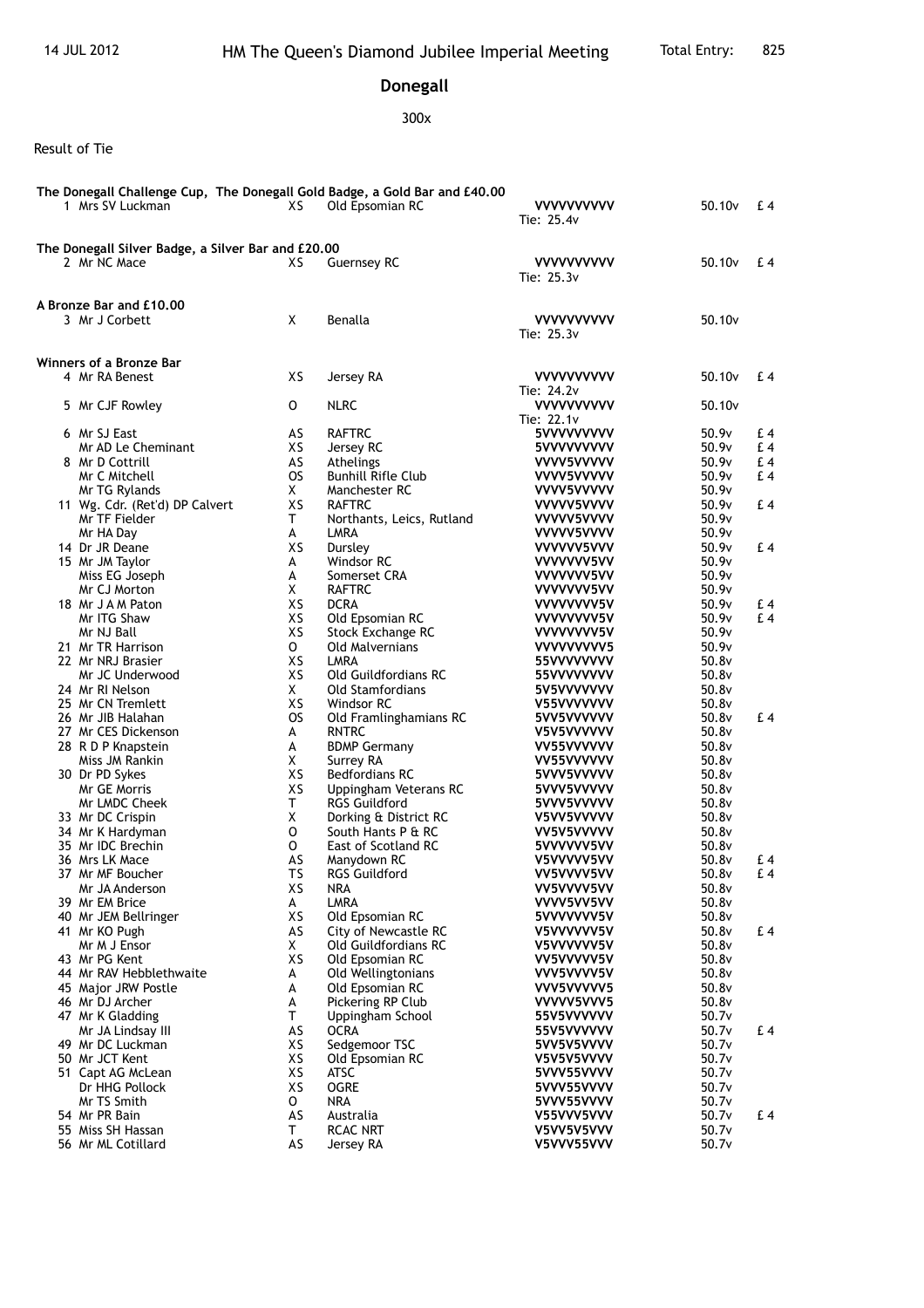| 57 Mr WCP Richards              | XS           | Gunroom Lizards                 | VV5VV55VVV        | 50.7v |             |
|---------------------------------|--------------|---------------------------------|-------------------|-------|-------------|
| 58 Mr R A Webb                  | <b>OS</b>    | Altcar RC                       | 5V5VVVV5VV        | 50.7v | £4          |
| Mr JC Evans                     | AS           | Wandsworth FBRC                 | 5V5VVVV5VV        | 50.7v |             |
| 60 Major AR McLeod              | X            | <b>ATSC</b>                     | VVV5V5V5VV        | 50.7v |             |
| 61 Mr IP Davison                | X            | Somerset CRA                    | 55VVVVVV5V        | 50.7v |             |
| 62 Mr AC Haley                  | X            | Welsh RA                        | V5VV5VVV5V        | 50.7v |             |
| 63 Mr SW Maris                  | <b>OS</b>    | Sheffield RC                    | V5VVV5VV5V        | 50.7v | £4          |
| 64 Mr J Pugsley                 | XS           | Exonia & Tiverton RC            | VVVVV55V5V        | 50.7v |             |
| 65 Mr MG Whicher                | XS           | Old Guildfordians RC            | 55VVVVVVV5        | 50.7v |             |
| 66 LCpl O J Rolfe               | <b>TS</b>    | <b>Wellington College</b>       | V55VVVVVV5        | 50.7v | £4          |
| 67 Mr JR Stirland               | $\mathsf{o}$ | Club <sub>25</sub>              | 5VV5VVVVV5        | 50.7v |             |
| 68 Mr MCJ Button                | XS           | Wandsworth FBRC                 | 5VVV5VVVV5        | 50.7v |             |
| 69 Mr MTJ Downes                | TS           | <b>RGS Guildford</b>            | VVV55VVVV5        | 50.7v | £4          |
| 70 Mr BH Jones                  | <b>OS</b>    | Altcar RC                       | 5VVVV5VVV5        | 50.7v | £4          |
| 71 Mr JA Haward                 | AS           | Devon RA                        | VV5VV5VVV5        | 50.7v |             |
| 72 Mr TA Ringer                 | XS           | Uppingham Veterans RC           | VVVV55VVV5        | 50.7v |             |
| 73 Mr SC Williamson             | 0            | <b>RAFTRC</b>                   | V5VVVVV5V5        | 50.7v |             |
| 74 Mr C Rivett-Carnac           | Χ            | Old Epsomian RC                 | VVVVV55V5         | 50.7v |             |
| 75 Mr A Thomson                 | A            | West Suffolk RC                 | 5VVVVVVV55        | 50.7v |             |
| 76 Mr J Cload                   | XS           | Cheltenham College              | 55V55VVVVV        | 50.6v |             |
| 77 Mr D de Vere                 | <b>OS</b>    | Old Marlburian RC               | 555VV5VVVV        | 50.6v | £4          |
|                                 | X            | <b>DCRA</b>                     | 55V5V5VVVV        | 50.6v |             |
| 78 Mr BJ Page                   |              |                                 |                   |       |             |
| 79 Mr HN Watson                 | χ            | <b>RNTRC</b>                    | 5V55VV5VVV        | 50.6v |             |
| 80 Mr SD Hunt                   | T            | Elizabeth College               | 55VVV55VVV        | 50.6v |             |
| Mr RW Hallows                   | AS           | Cornwall RC                     | 55VVV55VVV        | 50.6v |             |
| 82 SGT SJ Hier                  | XS           | <b>ATSC</b>                     | 555VVVV5VV        | 50.6v |             |
| 83 Mr HW Orpen-Smellie          | A            | <b>Essex</b>                    | 55VV5VV5VV        | 50.6v |             |
| 84 Mr DJ Tracey                 | AS           | <b>LMRA</b>                     | 5V5V5VV5VV        | 50.6v |             |
| 85 Mr R McQuillan               | XS           | <b>Ulster RA</b>                | V5V5VV55VV        | 50.6v |             |
| 86 Mr GD Palmer                 | <b>OS</b>    | <b>Wandsworth FBRC</b>          | VV55VV55VV        | 50.6v | £4          |
| 87 Mr T Drysdale                | X.           | City of Newcastle RC            | V5VVV555VV        | 50.6v |             |
| 88 Mr NJ Atkins                 | <b>OS</b>    | Jersey RC                       | 555VVVVV5V        | 50.6v | £4          |
| 89 Wg. Cdr. (Ret'd) MJ Gregory  | AS           | <b>RAFTRC</b>                   | <b>VVVV555V5V</b> | 50.6v |             |
| 90 Mr RJR Mott                  | AS           | Twickenham RC                   | 55VVVVV55V        | 50.6v |             |
| Dr JD Warburton                 | XS           | Huddersfield RC                 | 55VVVVV55V        | 50.6v |             |
| 92 Miss AT Tessier              | T            | <b>RCAC NRT</b>                 | 5VV5VVV55V        | 50.6v |             |
| 93 Mr JA Marshall               | X            | Canada                          | VV55VVV55V        | 50.6v |             |
| 94 Mr RBC Baker                 | А            | Old Marlburian RC               | V5VVVV555V        | 50.6v |             |
| 95 Mr DE Nuthall                | X            | Old Epsomian RC                 | V5V55VVVV5        | 50.6v |             |
| 96 Mr RAH Vary                  | X            | <b>NLRC</b>                     | 55VVV5VVV5        | 50.6v |             |
| 97 Mr SM Negus                  | XS           | Mosman-Neutral Bay RC           | 5V5VV5VVV5        | 50.6v |             |
| 98 Mrs MM Norman                | A            | Jersey RC                       | 5VV5V5VVV5        | 50.6v |             |
| 99 Mr MRM Millar                | XS           | Old Epsomian RC                 | V5VV55VVV5        | 50.6v |             |
| 100 Dr AJ Pilgrim               | X            | <b>NLRC</b>                     | <b>VVV55V5VV5</b> | 50.6v |             |
| 101 Mr RA Welford               | <b>OS</b>    | <b>OCRA</b>                     | VV5V5VV5V5        | 50.6v | $E_4$       |
| 102 Dr JO Ahrens                | XS           | Peninsula RC                    | <b>VVVV55V5V5</b> | 50.6v |             |
| 103 Mr A Coakes                 | 0            | Lancing College                 | V5VVV5VV55        | 50.6v |             |
| 104 Mr MA Kirkillo-Stacewicz    | X            | <b>Bedfordians RC</b>           | <b>VVV5V5VV55</b> | 50.6v |             |
| 105 Mr P Goubert                | <b>OS</b>    |                                 | <b>V5VVVVV555</b> | 50.6v | £4          |
| 106 Mr MI Buchanan              | XS           | <b>Guernsey RC</b><br>Roseville |                   | 50.5v |             |
|                                 |              |                                 | <b>V555V5V5VV</b> |       |             |
| 107 Mr TLW Kidner               | XS           | West Atholl RC                  | V5V555V5VV        | 50.5v |             |
| 108 Mrs RMS Merridew            | 0            | Wandsworth FBRC                 | <b>VV5V5555VV</b> | 50.5v |             |
| 109 Mr MP Watkins               | <b>OS</b>    | Abergavenny RC                  | 555VVVV55V        | 50.5v | £4          |
| 110 Mr WP Hanley                | 0            | Surrey RA                       | <b>VV55V5V55V</b> | 50.5v |             |
| 111 Mr KB Hill                  | AS           | Wandsworth FBRC                 | 5V5VVV555V        | 50.5v |             |
| 112 Mr RCT Jeens                | XS           | <b>NLRC</b>                     | 5555VVVVV5        | 50.5v |             |
| 113 Wg. Cdr. (Ret'd) CJ Hockley | <b>OS</b>    | Welsh RA                        | 555V5VVVV5        | 50.5v | £4          |
| 114 O/Cdt BA Boyle              | A            | <b>ATSC</b>                     | 55VV55VVV5        | 50.5v |             |
| 115 Mr GA Cann                  | XS           | Exonia & Tiverton RC            | 55VV5V5VV5        | 50.5v |             |
| 116 Mr RN Stebbings             | A            | City of Newcastle RC            | 5VV55V5VV5        | 50.5v |             |
| 117 Mr AG Harrison              | 0            | Twickenham RC                   | V55VV55VV5        | 50.5v |             |
| 118 Mr R I Coventry             | <b>OS</b>    | Manchester RC                   | 5VVV555VV5        | 50.5v |             |
| 119 Cpl F Hawes                 | T.           | <b>CCRS</b>                     | V55V5VV5V5        | 50.5v |             |
| 120 Mr RA Dix                   | AS           | Old Guildfordians RC            | V5V55VV5V5        | 50.5v |             |
| 121 Mr GK Alexander             | XS           | Dungannon                       | V5VV55V5V5        | 50.5v |             |
| 122 Mr MJJ Charlton             | A            | Old Guildfordians RC            | 5VV5VV55V5        | 50.5v |             |
| 123 Dr MJ Schwarz               | AS           | <b>Bedfordians RC</b>           | 5VV5VV5V55        | 50.5v |             |
| 124 Dr J Mehta                  | O            | Old Framlinghamians RC          | 5VVV5V5V55        | 50.5v |             |
| 125 Mr MHH John                 | <b>OS</b>    | Welsh RA                        | 5555V5VV5V        | 50.4v |             |
| 126 Mr CI Cooper                | 0            | <b>Ulster RA</b>                | 555V5V5V5V        | 50.4v |             |
| 127 Dr BJ Winney                | 0            | Old Berkhamstedians             | 55VV555V5V        | 50.4v |             |
| 128 Flt Lt NP Moxon             | AS           | <b>RAFTRC</b>                   | 5VV555V55V        | 50.4v |             |
| 129 Mr GK Goodwin               | 0            | Falkland Islands RA             | 5V555V5VV5        | 50.4v |             |
| 130 Mr A Burton                 | X            | <b>Guernsey RC</b>              | 5VV55V55V5        | 50.4v |             |
| 131 Mr GV Feast                 | AS           | Radlett                         | 555VVVV555        | 50.4v |             |
| 132 Mr MJ Purdy                 | X.           | <b>OGRE</b>                     | 5VV5V5V555        | 50.4v |             |
|                                 |              |                                 |                   |       | Last 'X' In |
| 133 Miss LMA Bogie              | <b>OS</b>    | <b>OCRA</b>                     | <b>VVVV555555</b> | 50.4v |             |
|                                 |              |                                 |                   |       |             |